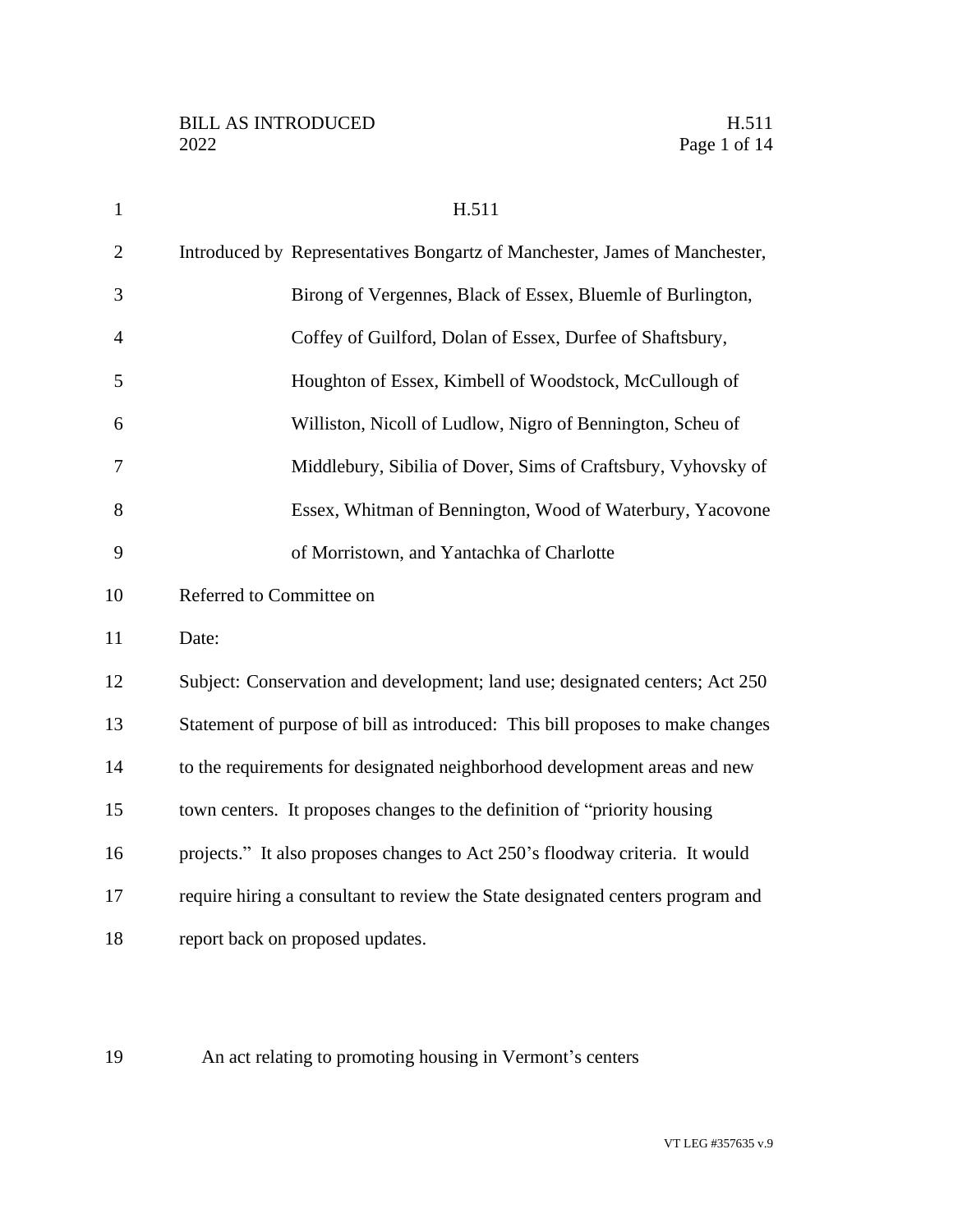| $\mathbf{1}$   | It is hereby enacted by the General Assembly of the State of Vermont:           |
|----------------|---------------------------------------------------------------------------------|
| $\overline{c}$ | Sec. 1. FINDINGS                                                                |
| 3              | The General Assembly finds that:                                                |
| 4              | (1) Prosperous, sustainable, inclusive communities are critical to              |
| 5              | Vermont's economic health and the well-being of its residents.                  |
| 6              | (2) Housing affordability and availability challenges require elected           |
| 7              | officials, community leaders, and developers making community investments       |
| 8              | to consider all options to increase the supply of housing.                      |
| 9              | (3) The State designation programs underpin Vermont's land use goals            |
| 10             | and provide numerous economic, health, quality of life, and environmental       |
| 11             | benefits.                                                                       |
| 12             | (4) Increased housing choices in State designated centers advance               |
| 13             | statewide goals to encourage housing affordability, inclusion, and equity;      |
| 14             | conserve energy; decrease greenhouse gas emissions; provide a variety of        |
| 15             | transportation choices; promote the efficient use of transportation and other   |
| 16             | public infrastructure and services; protect the working landscape and natural   |
| 17             | areas from fragmentation; and foster healthy lifestyles.                        |
| 18             | (5) Small-scale and infill developers are critical to rural and community       |
| 19             | revitalization in locations where development is not occurring and is necessary |
| 20             | to meet the full range of Vermont's housing needs.                              |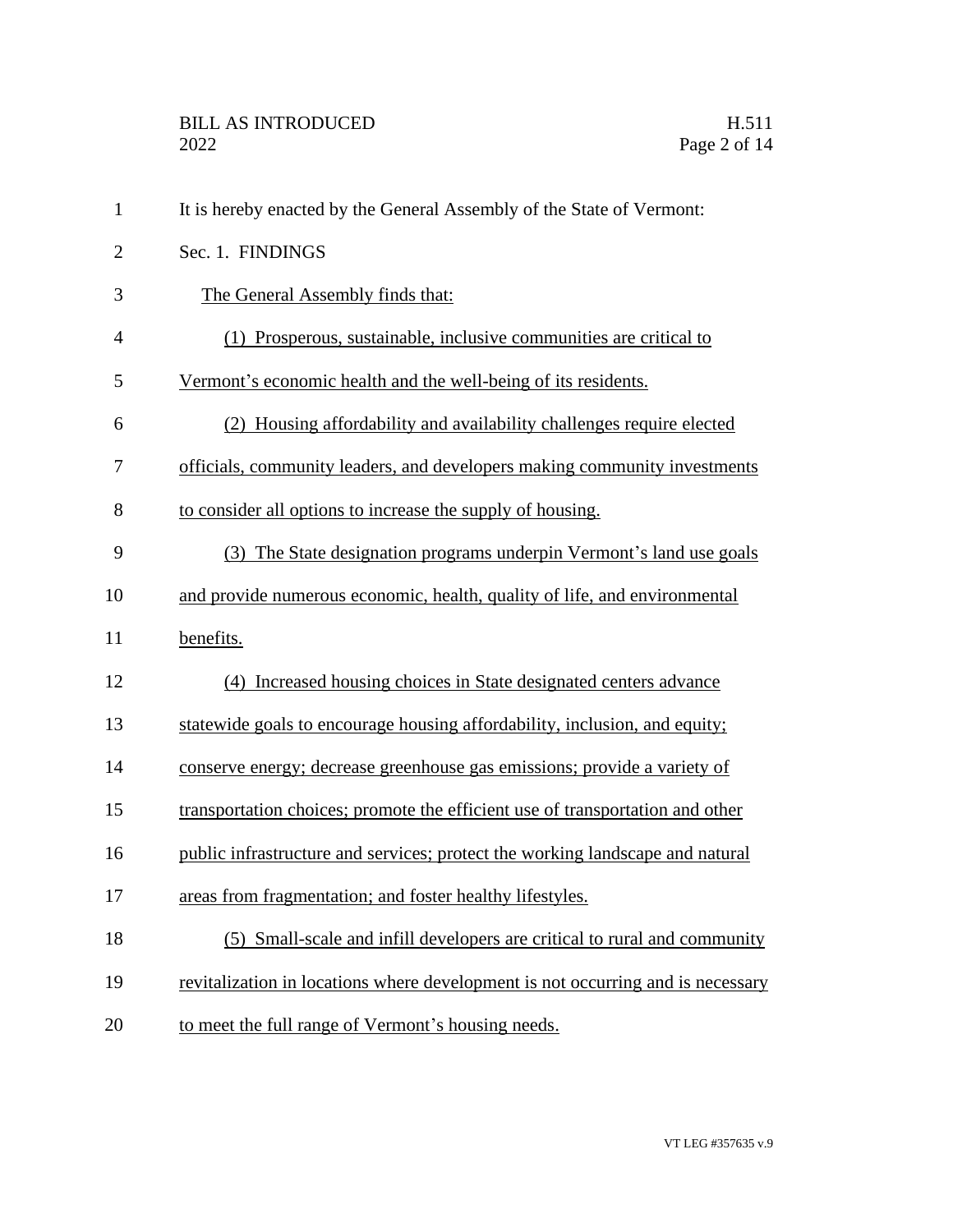| 1              | (6) Strategies, policies, programs, and investments that advance                |
|----------------|---------------------------------------------------------------------------------|
| $\overline{2}$ | Vermont's smart growth principles, complete streets principles, and planning    |
| 3              | and development goals pursuant to 24 V.S.A. § 4302 make communities more        |
| $\overline{4}$ | equitable and sustainable and improve the long-term fiscal, economic, and       |
| 5              | environmental viability of the State.                                           |
| 6              | Sec. 2. 24 V.S.A. § 2793e is amended to read:                                   |
| 7              | § 2793e. NEIGHBORHOOD PLANNING AREAS; DESIGNATION OF                            |
| 8              | NEIGHBORHOOD DEVELOPMENT AREAS                                                  |
| 9              | (a) Purpose. This section is intended to encourage a municipality to plan       |
| 10             | for new and infill housing in the area including and immediately encircling its |
| 11             | designated downtown, village center, new town center, or within its designated  |
| 12             | growth center in order to provide needed housing and to further support the     |
| 13             | commercial establishments in the designated center. To support this goal, this  |
| 14             | section sets out a two-component process.                                       |
| 15             | * * *                                                                           |
| 16             | (b) Definitions.                                                                |
| 17             | (1) "Neighborhood planning area" means an automatically delineated              |
| 18             | area including and encircling a downtown, village center, or new town center    |
| 19             | designated under this chapter or within a growth center designated under this   |
| 20             | chapter. A neighborhood planning area is used for the purpose of identifying    |
| 21             | locations suitable for new and infill housing that will support a development   |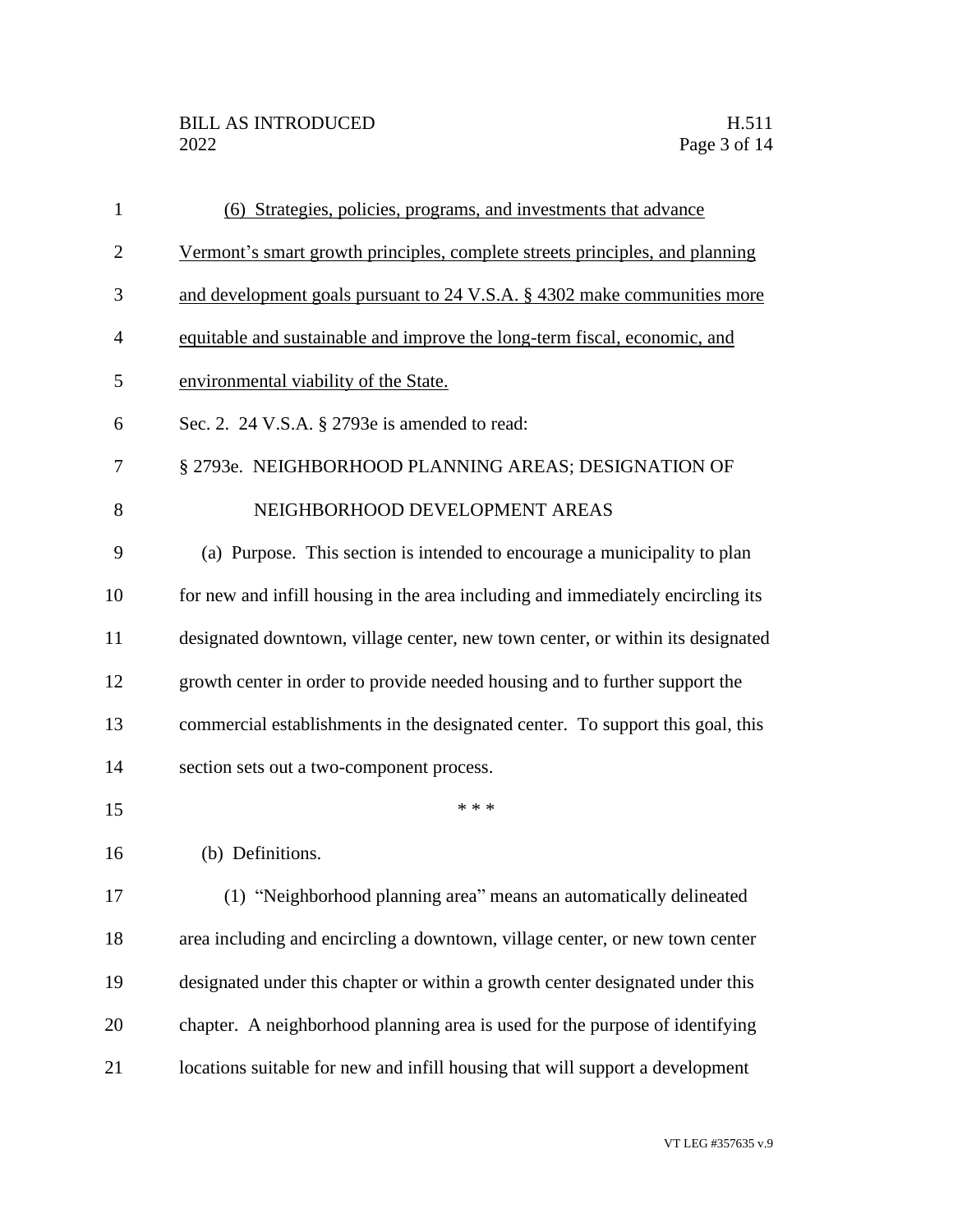| $\mathbf{1}$   | pattern that is compact, oriented to pedestrians, and consistent with smart      |
|----------------|----------------------------------------------------------------------------------|
| $\overline{2}$ | growth principles. To ensure a compact settlement pattern, the outer boundary    |
| 3              | of a neighborhood planning area shall be located entirely within the boundaries  |
| $\overline{4}$ | of the applicant municipality, unless a joint application is submitted by more   |
| 5              | than one municipality, and shall be determined:                                  |
| 6              | * * *                                                                            |
| 7              | (c) Application for designation of a neighborhood development area. The          |
| 8              | State Board shall approve a neighborhood development area if the application     |
| 9              | demonstrates and includes all of the following elements:                         |
| 10             | * * *                                                                            |
| 11             | (5) The proposed neighborhood development area consists of those                 |
| 12             | portions of the neighborhood planning area that are appropriate for new and      |
| 13             | infill housing, excluding identified flood hazard and fluvial erosion areas,     |
| 14             | except those areas containing preexisting development in areas suitable for      |
| 15             | infill development as defined in § 29-201 of the Vermont Flood Hazard Area       |
| 16             | and River Corridor Rule. In determining what areas are most suitable for new     |
| 17             | and infill housing, the municipality shall balance local goals for future land   |
| 18             | use, the availability of land for housing within the neighborhood planning area, |
| 19             | and the smart growth principles. Based on those considerations, the              |
| 20             | municipality shall select an area for neighborhood development area              |
| 21             | designation that:                                                                |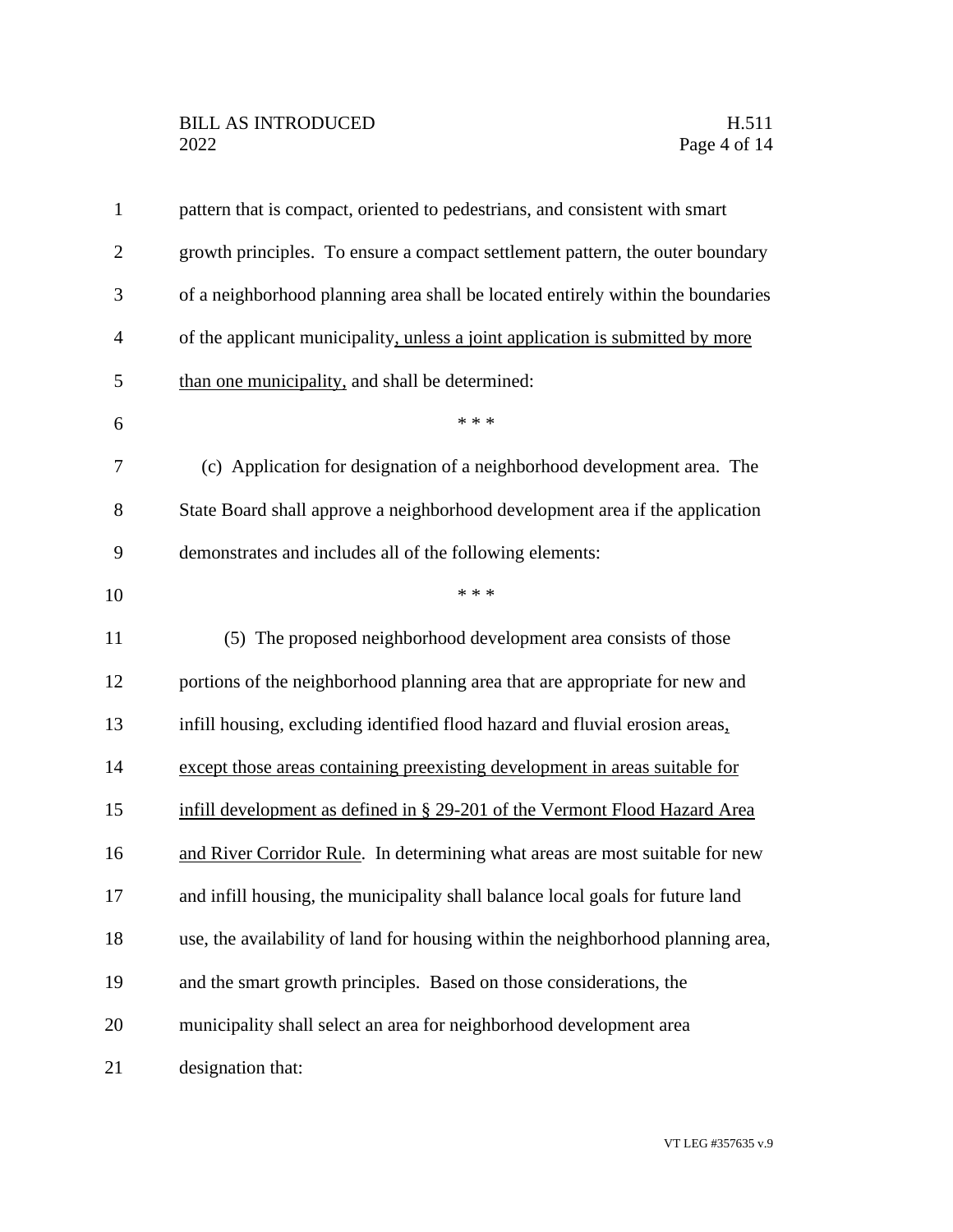## BILL AS INTRODUCED H.511<br>2022 Page 5 of 14

| $\mathbf{1}$   | (A) Avoids or that minimizes to the extent feasible the inclusion of            |
|----------------|---------------------------------------------------------------------------------|
| $\overline{2}$ | "important natural resources" as defined in subdivision 2791(14) of this title. |
| 3              | If an "important natural resource" is included within a proposed neighborhood   |
| $\overline{4}$ | development area, the applicant shall identify the resource, explain why the    |
| 5              | resource was included, describe any anticipated disturbance to such resource,   |
| 6              | and describe why the disturbance cannot be avoided or minimized. If the         |
| 7              | neighborhood development area includes flood hazard areas or river corridors,   |
| 8              | the local bylaws shall contain provisions consistent with the Agency of Natural |
| 9              | Resources' rules required under 10 V.S.A. § 754(a) to ensure that new infill    |
| 10             | development within a neighborhood development area occurs outside the flood     |
| 11             | hazard area and will not cause or contribute to fluvial erosion hazards within  |
| 12             | the river corridor. If the neighborhood development area includes flood hazard  |
| 13             | areas or river corridors, local bylaws shall also contain provisions to protect |
| 14             | river corridors outside the neighborhood development area consistent with the   |
| 15             | Agency of Natural Resources' rules required under 10 V.S.A. § 754(a).           |
| 16             | * * *                                                                           |
| 17             | $(6)$ The neighborhood development area is served by:                           |
| 18             | (A) municipal sewer infrastructure; or                                          |
| 19             | (B) a community or alternative wastewater system approved by the                |
| 20             | Agency of Natural Resources. [Repealed.]                                        |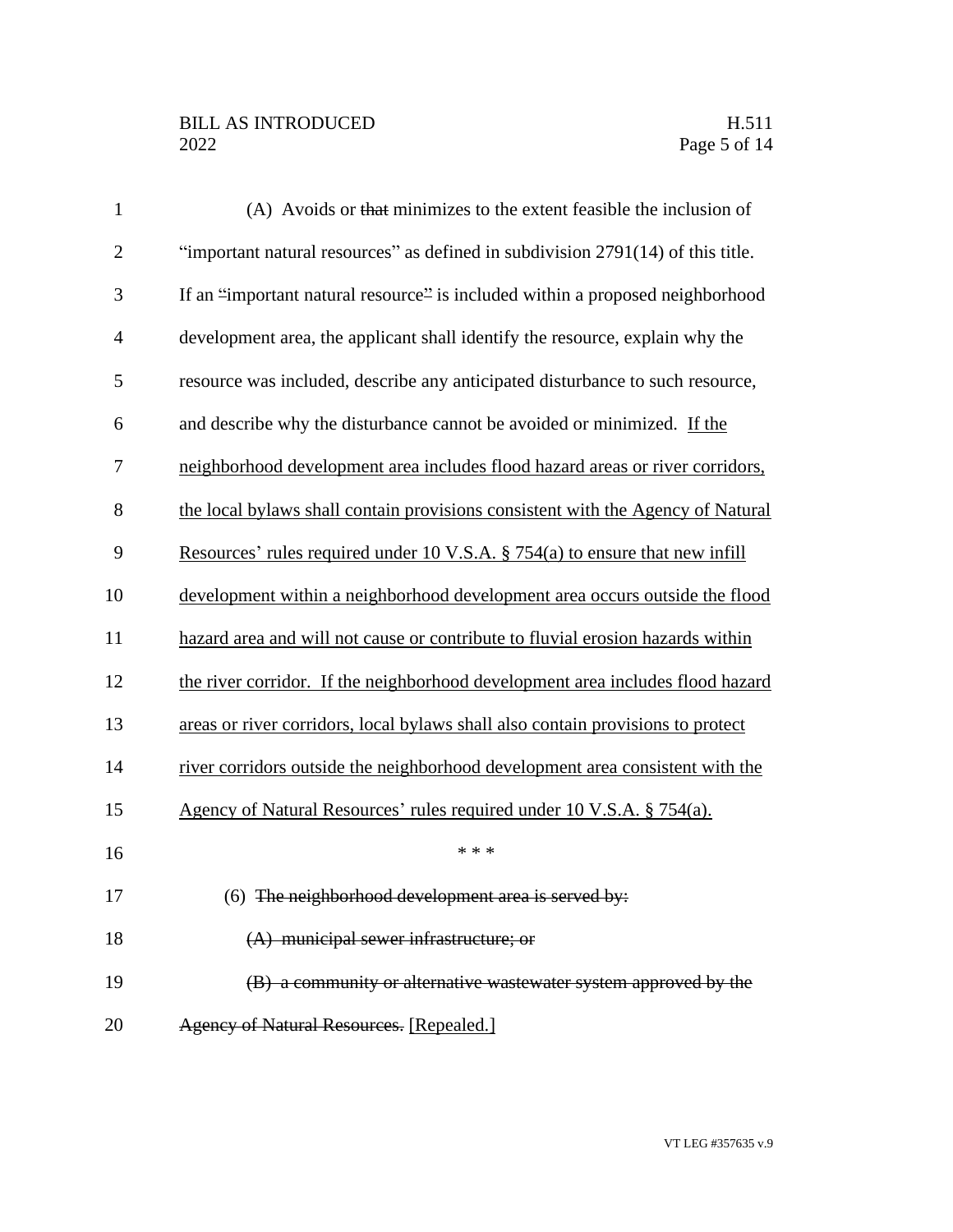## BILL AS INTRODUCED H.511<br>2022 Page 6 of 14

| $\mathbf{1}$   | (7) The municipal bylaws allow minimum net residential densities                 |
|----------------|----------------------------------------------------------------------------------|
| $\overline{2}$ | within the neighborhood development area greater than or equal to four single-   |
| 3              | family detached dwelling units per acre for all identified residential uses or   |
| 4              | residential building types, exclusive of accessory dwelling units, or no not     |
| 5              | fewer than the average existing density of the surrounding neighborhood,         |
| 6              | whichever is greater. The methodology for calculating density shall be           |
| 7              | established in the guidelines developed by the Department pursuant to            |
| 8              | subsection 2792(d) of this title.                                                |
| 9              | * * *                                                                            |
| 10             | Sec. 3. 24 V.S.A. § 2793b is amended to read:                                    |
| 11             | § 2793b. DESIGNATION OF NEW TOWN CENTER DEVELOPMENT                              |
| 12             | <b>DISTRICTS</b>                                                                 |
| 13             | * * *                                                                            |
| 14             | (b) Within 45 days of receipt of a completed application, the State Board        |
| 15             | shall designate a new town center development district if the State Board finds, |
| 16             | with respect to that district, the municipality has:                             |
| 17             |                                                                                  |
| 18             | (2) Provided a community investment agreement that has been executed             |
| 19             | by authorized representatives of the municipal government, businesses and        |
| 20             | property owners within the district, and community groups with an articulated    |
| 21             | purpose of supporting downtown interests, and contains the following:            |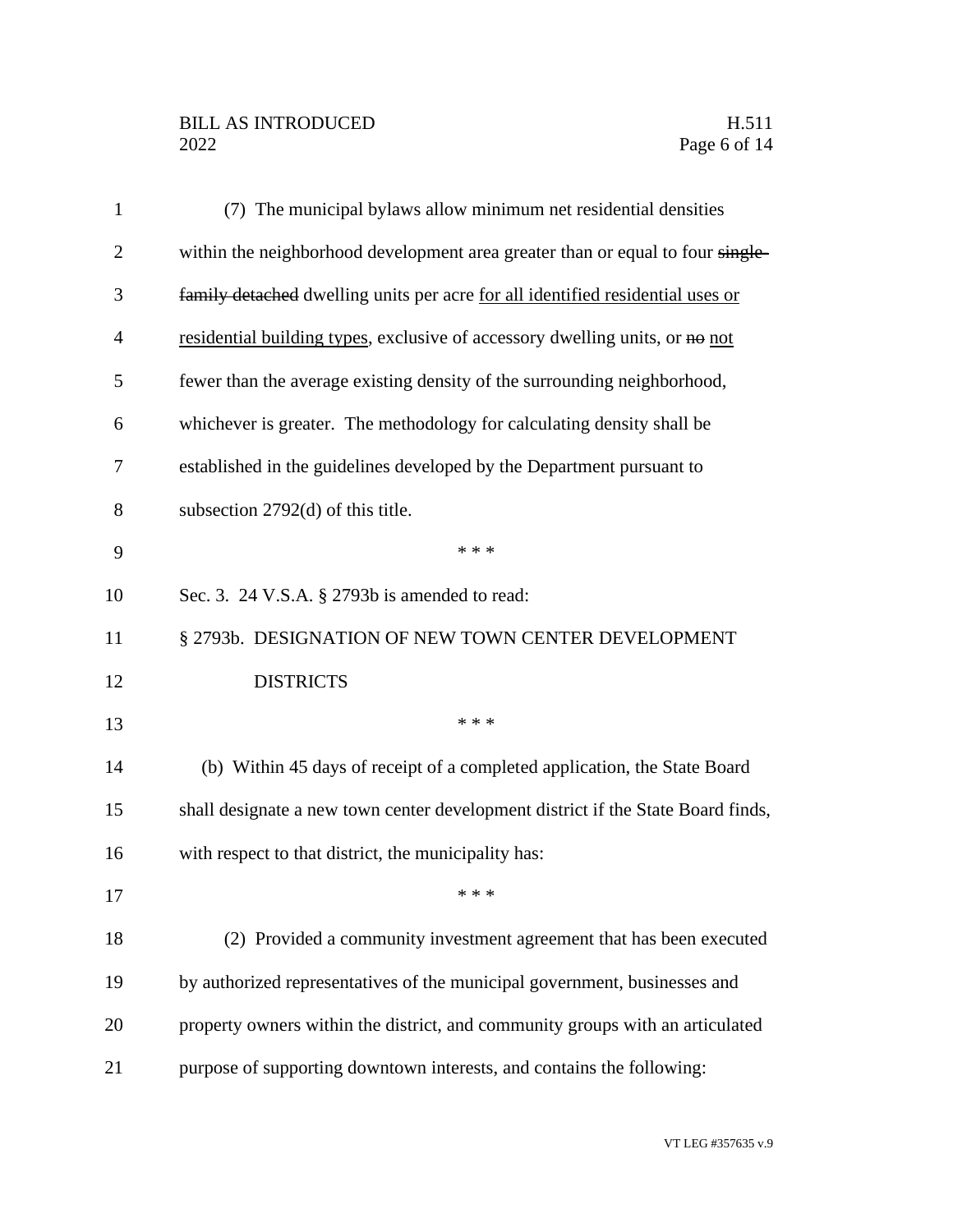| $\mathbf{1}$   | * * *                                                                              |
|----------------|------------------------------------------------------------------------------------|
| $\overline{2}$ | (B) Regulations enabling high densities that are greater not less than             |
| 3              | four dwelling units, including all identified residential uses or residential      |
| 4              | building types, per acre and not less than those allowed in any other part of the  |
| 5              | municipality not within an area designated under this chapter.                     |
| 6              | * * *                                                                              |
| 7              | Sec. 4. 24 V.S.A. § 4449 is amended to read:                                       |
| 8              | § 4449. ZONING PERMIT, CERTIFICATE OF OCCUPANCY, AND                               |
| 9              | MUNICIPAL LAND USE PERMIT                                                          |
| 10             | (a) Within any municipality in which any bylaws have been adopted:                 |
| 11             | * * *                                                                              |
| 12             | (4) No municipal land use permit issued by an appropriate municipal                |
| 13             | panel or administrative officer, as applicable, for a site plan or conditional use |
| 14             | shall be considered abandoned or expired unless more than two years has            |
| 15             | passed since the permit approval was issued.                                       |
| 16             | * * *                                                                              |
| 17             | Sec. 5. 10 V.S.A. $\S$ 6001 is amended to read:                                    |
| 18             | § 6001. DEFINITIONS                                                                |
| 19             | As used in this chapter:                                                           |
| 20             | * * *                                                                              |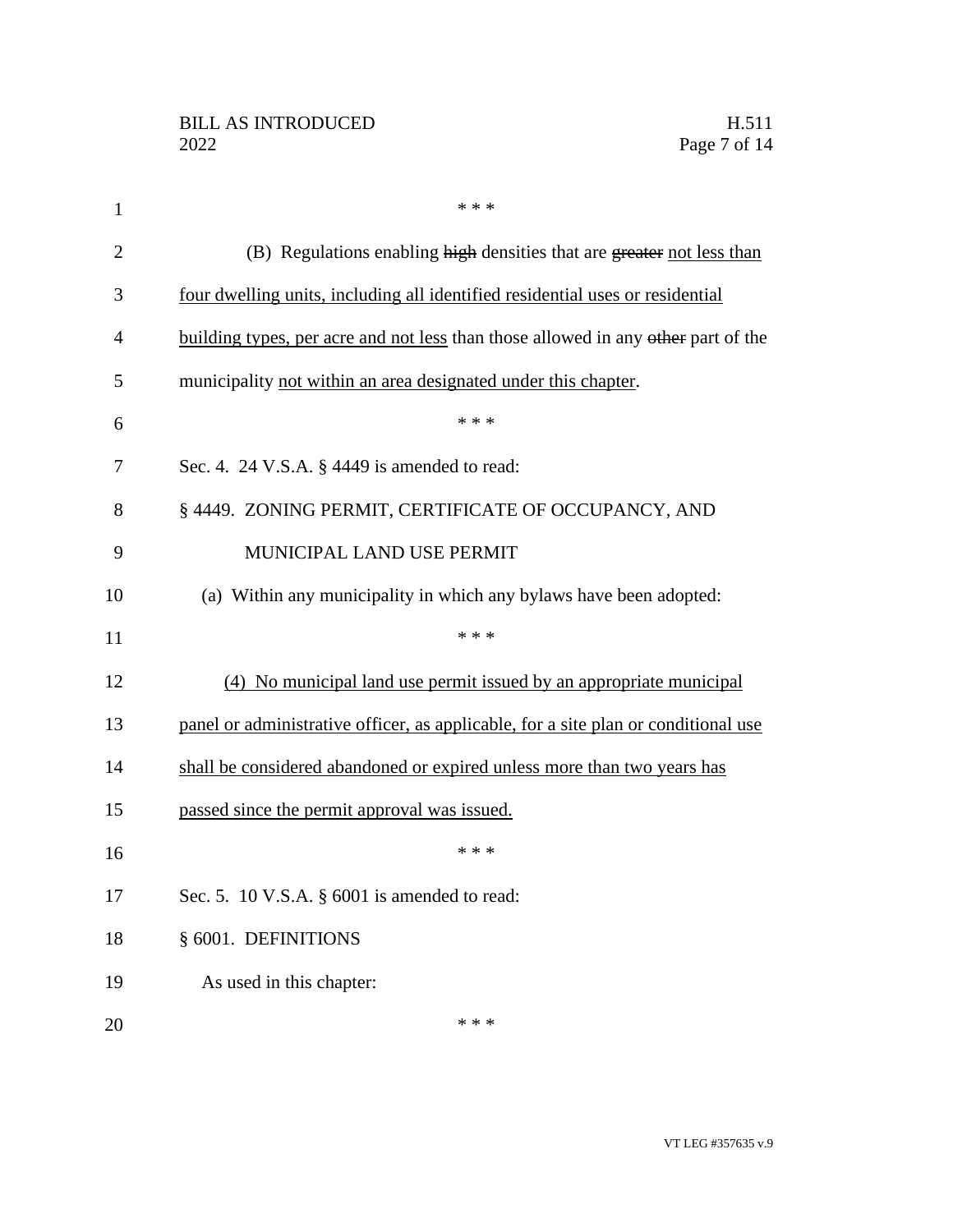| $\mathbf{1}$   | (3)(A) "Development" means each of the following:                                  |
|----------------|------------------------------------------------------------------------------------|
| $\overline{2}$ | * * *                                                                              |
| 3              | (iv) The construction of housing projects such as cooperatives,                    |
| 4              | condominiums, or dwellings, or construction or maintenance of mobile homes         |
| 5              | or mobile home parks, with 10 or more units, constructed or maintained on a        |
| 6              | tract or tracts of land, owned or controlled by a person, within a radius of five  |
| 7              | miles of any point on any involved land and within any continuous period of        |
| 8              | five years. However:                                                               |
| 9              | (I) A priority housing project shall constitute a development                      |
| 10             | under this subdivision (iv) only if the number of housing units in the project is: |
| 11             | (aa) [Repealed.]                                                                   |
| 12             | (bb) [Repealed.]                                                                   |
| 13             | (cc) 75 or more, in a municipality with a population of 6,000                      |
| 14             | or more but less than 10,000.                                                      |
| 15             | (dd) 50 or more, in a municipality with a population of                            |
| 16             | 3,000 or more but less than 6,000.                                                 |
| 17             | (ee) 25 or more, in a municipality with a population of less                       |
| 18             | than 3,000. [Repealed.]                                                            |
| 19             | (ff) Notwithstanding subdivisions (cc) through (ee) of this                        |
| 20             | subdivision $(3)(A)(iv)(I)$ , 10 or more if the construction involves the          |
| 21             | demolition of one or more buildings that are listed on or eligible to be listed on |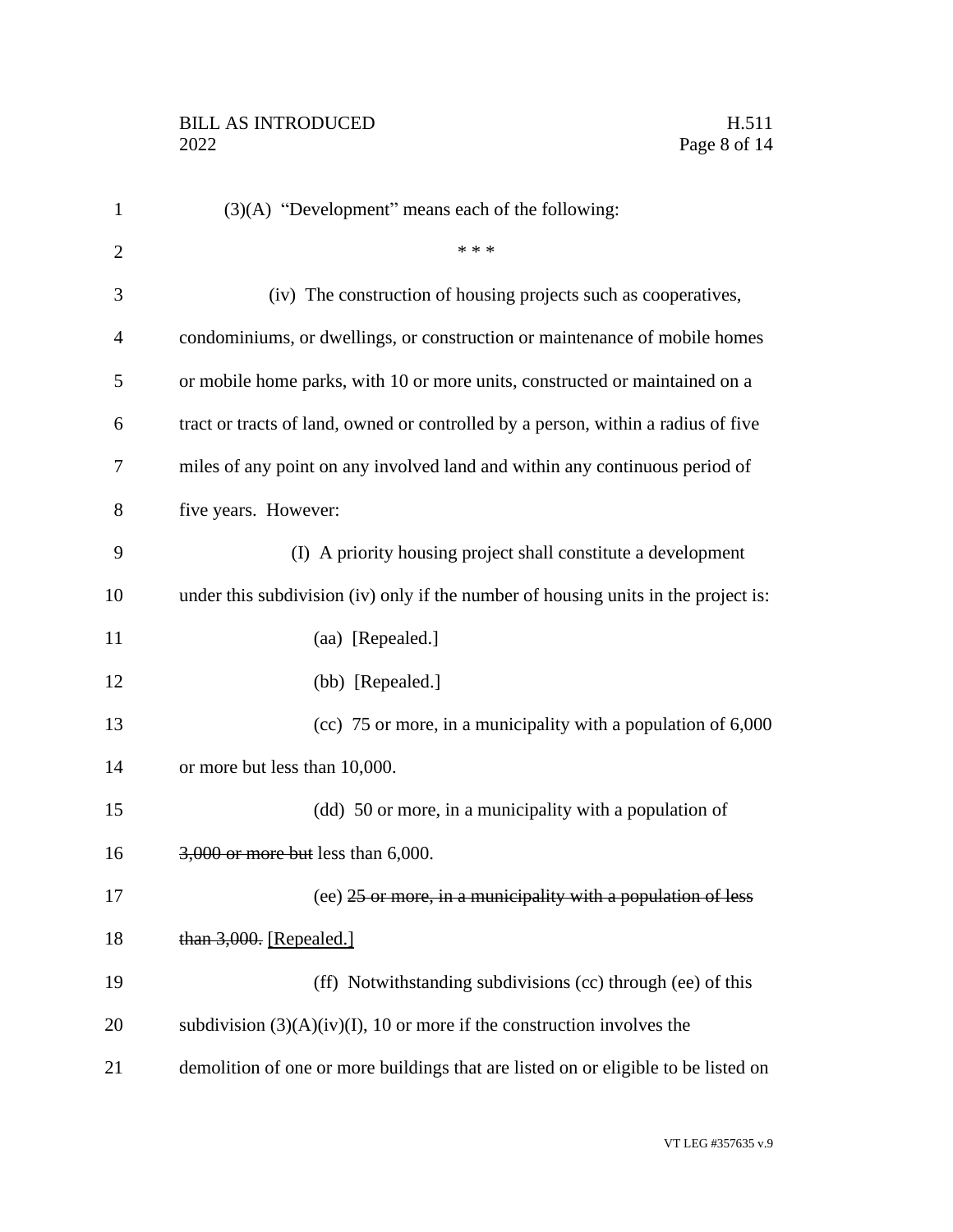| $\mathbf{1}$   | the State or National Register of Historic Places. However, demolition shall     |
|----------------|----------------------------------------------------------------------------------|
| $\overline{2}$ | not be considered to create jurisdiction under this subdivision (ff) if the      |
| 3              | Division for Historic Preservation has determined that the proposed demolition   |
| $\overline{4}$ | will have no adverse effect, will have no adverse effect if specified conditions |
| 5              | are met, or will have an adverse effect that will be adequately mitigated. Any   |
| 6              | imposed conditions shall be enforceable through a grant condition, deed          |
| 7              | covenant, or other legally binding document.                                     |
| 8              | * * *                                                                            |
| 9              | (6) "Floodway" means the channel of a watercourse that is expected to            |
| 10             | flood on an average of at least once every 100 years and the adjacent land areas |
| 11             | that are required to carry and discharge the flood of the watercourse, as        |
| 12             | determined by the Secretary of Natural Resources with full consideration given   |
| 13             | to upstream impoundments and flood control projects "Flood hazard area" has      |
| 14             | the same meaning as under section 752 of this title.                             |
| 15             | (7) "Floodway fringe" means an area that is outside a floodway and is            |
| 16             | flooded with an average frequency of once or more in each 100 years, as          |
| 17             | determined by the Secretary of Natural Resources with full consideration given   |
| 18             | to upstream impoundments and flood control projects "River corridor" has the     |
| 19             | same meaning as under section 752 of this title.                                 |
| 20             | * * *                                                                            |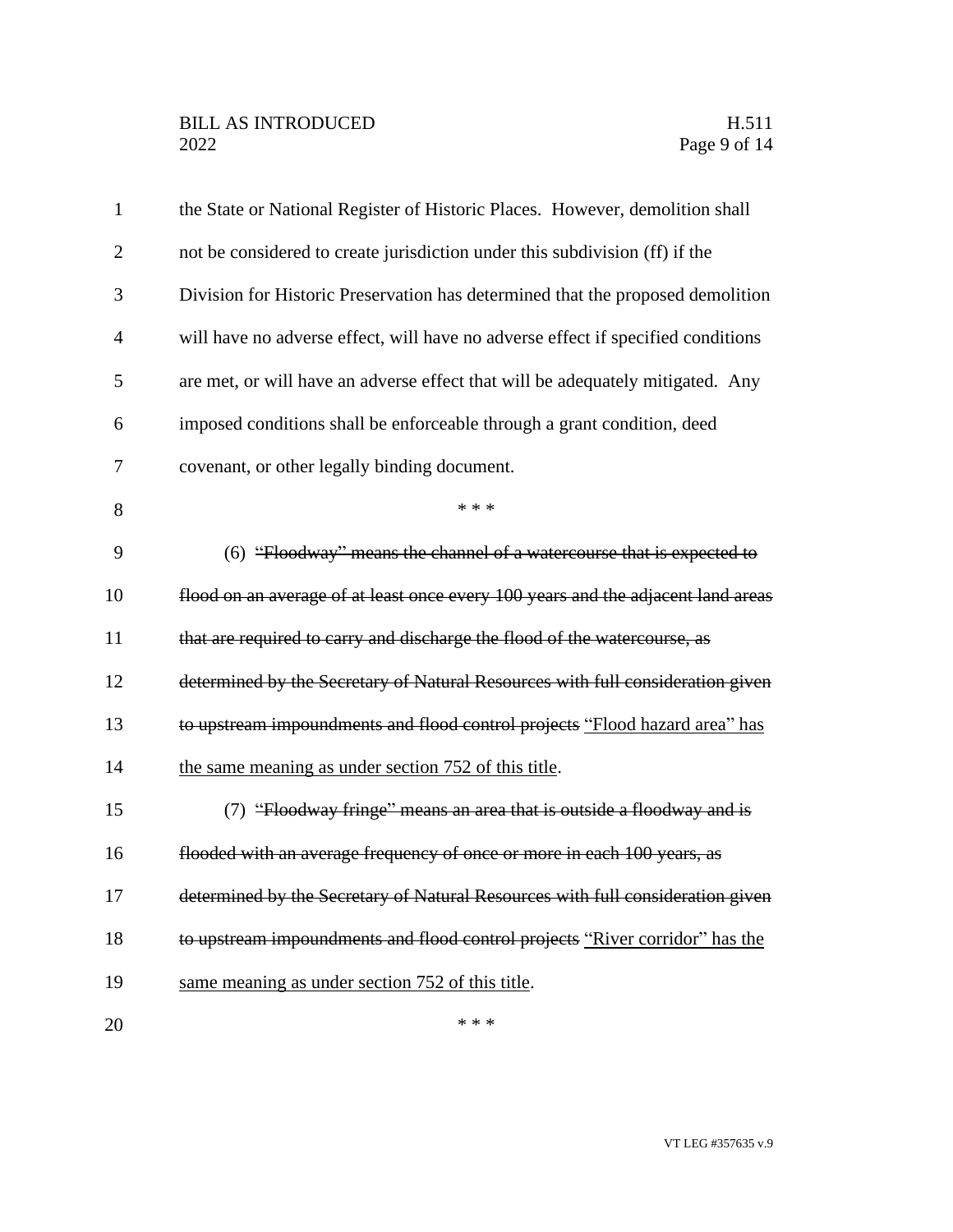| $\mathbf{1}$   | (27) "Mixed income housing" means a housing project in which the                    |
|----------------|-------------------------------------------------------------------------------------|
| $\overline{2}$ | following apply:                                                                    |
| 3              | (A) Owner-occupied housing. At the option of the applicant, owner-                  |
| 4              | occupied housing may be characterized by either of the following:                   |
| 5              | (i) at least 15 percent of the housing units have a purchase price                  |
| 6              | that at the time of first sale does not exceed 85 percent of the new construction,  |
| 7              | targeted area purchase price limits established and published annually by the       |
| 8              | Vermont Housing Finance Agency; or                                                  |
| 9              | (ii) at least 20 percent of the housing units have a purchase price                 |
| 10             | that at the time of first sale does not exceed 90 percent of the new construction,  |
| 11             | targeted area purchase price limits established and published annually by the       |
| 12             | Vermont Housing Finance Agency meet the requirements of affordable owner-           |
| 13             | occupied housing under subdivision $(29)(A)$ of this section, adjusted for the      |
| 14             | number of bedrooms, as established and published annually by the Vermont            |
| 15             | Housing Finance Agency.                                                             |
| 16             | (B) Rental housing. At least 20 percent of the housing units that are               |
| 17             | rented constitute affordable housing and have a duration of affordability of For    |
| 18             | not less than 15 years following the date that rental housing is initially placed   |
| 19             | in service, at least 20 percent of the housing units meet the requirements of       |
| 20             | affordable rental housing under subdivision $(29)(B)$ of this section, adjusted for |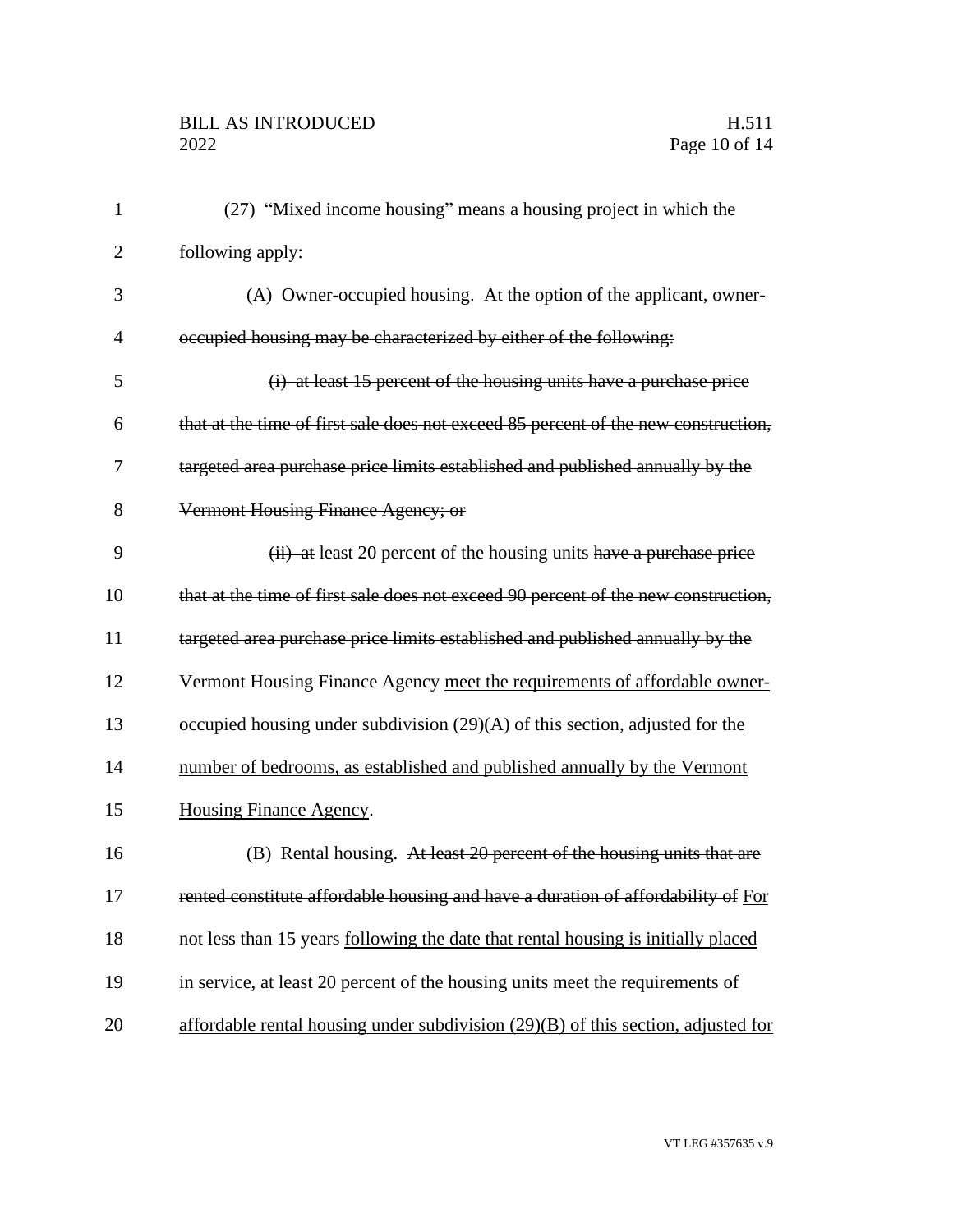| $\mathbf{1}$   | the number of bedrooms, as established and published annually by the             |
|----------------|----------------------------------------------------------------------------------|
| $\overline{2}$ | Vermont Housing Finance Agency.                                                  |
| 3              | * * *                                                                            |
| $\overline{4}$ | (35) "Priority housing project" means a discrete project located on a            |
| 5              | single tract or multiple contiguous tracts of land that consists exclusively of: |
| 6              | $(A)$ mixed income housing or mixed use, or any combination thereof,             |
| 7              | and is located entirely within a designated downtown development district,       |
| 8              | designated new town center, designated growth center, or designated village      |
| 9              | eenter that is also a designated neighborhood development area under             |
| 10             | 24 V.S.A. chapter 76A; or                                                        |
| 11             | (B) mixed income housing and is located entirely within a designated             |
| 12             | Vermont neighborhood or designated neighborhood development area under           |
| 13             | 24 V.S.A. chapter 76A.                                                           |
| 14             | * * *                                                                            |
| 15             | Sec. 6. 10 V.S.A. $\S$ 6081(p) is amended to read:                               |
| 16             | $(p)(1)$ No permit or permit amendment is required for any change to a           |
| 17             | project that is located entirely within a downtown development district          |
| 18             | designated pursuant to 24 V.S.A. § 2793, if the change consists exclusively of   |
| 19             | any combination of mixed use and mixed income housing, and the cumulative        |
| 20             | changes within any continuous period of five years, commencing on or after       |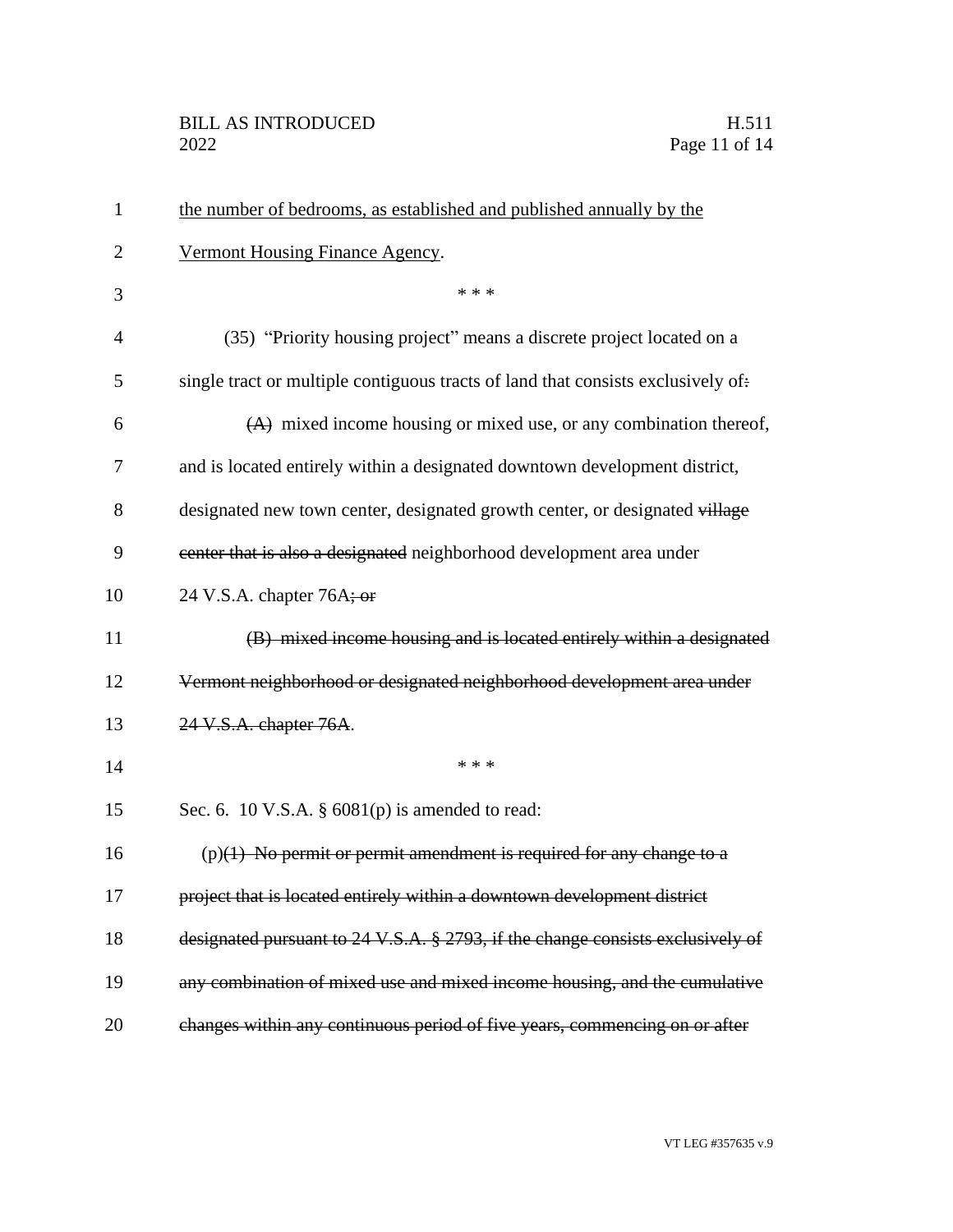| $\mathbf{1}$   | May 28, 2002, remain below any applicable jurisdictional threshold specified                  |
|----------------|-----------------------------------------------------------------------------------------------|
| $\overline{2}$ | in subdivision $6001(3)(A)(iv)(I)$ of this title.                                             |
| 3              | $\left( \frac{2}{2} \right)$ No permit or permit amendment is required for a priority housing |
| 4              | project in a designated center other than a downtown development district if                  |
| 5              | the project remains below any applicable jurisdictional threshold specified in                |
| 6              | subdivision $6001(3)(A)(iv)(I)$ of this title and will comply with all conditions             |
| 7              | of any existing permit or permit amendment issued under this chapter that                     |
| 8              | applies to the tract or tracts on which the project will be located. If such a                |
| 9              | priority housing project will not comply with one or more of these conditions,                |
| 10             | an application may be filed pursuant to section 6084 of this title.                           |
| 11             | Sec. 7. 10 V.S.A. § 6086 is amended to read:                                                  |
| 12             | § 6086. ISSUANCE OF PERMIT; CONDITIONS AND CRITERIA                                           |
| 13             | (a) Before granting a permit, the District Commission shall find that the                     |
| 14             | subdivision or development:                                                                   |
| 15             | * * *                                                                                         |
| 16             | (D) Floodways Flood hazard areas; river corridors. A permit will be                           |
| 17             | granted whenever it is demonstrated by the applicant that, in addition to all                 |
| 18             | other applicable criteria:,                                                                   |
| 19             | $\overrightarrow{(i)}$ the development or subdivision of lands within a flood way             |
| 20             | flood hazard area or river corridor will not restrict or divert the flow of flood             |
| 21             | waters floodwaters, cause or contribute to fluvial erosion, and endanger the                  |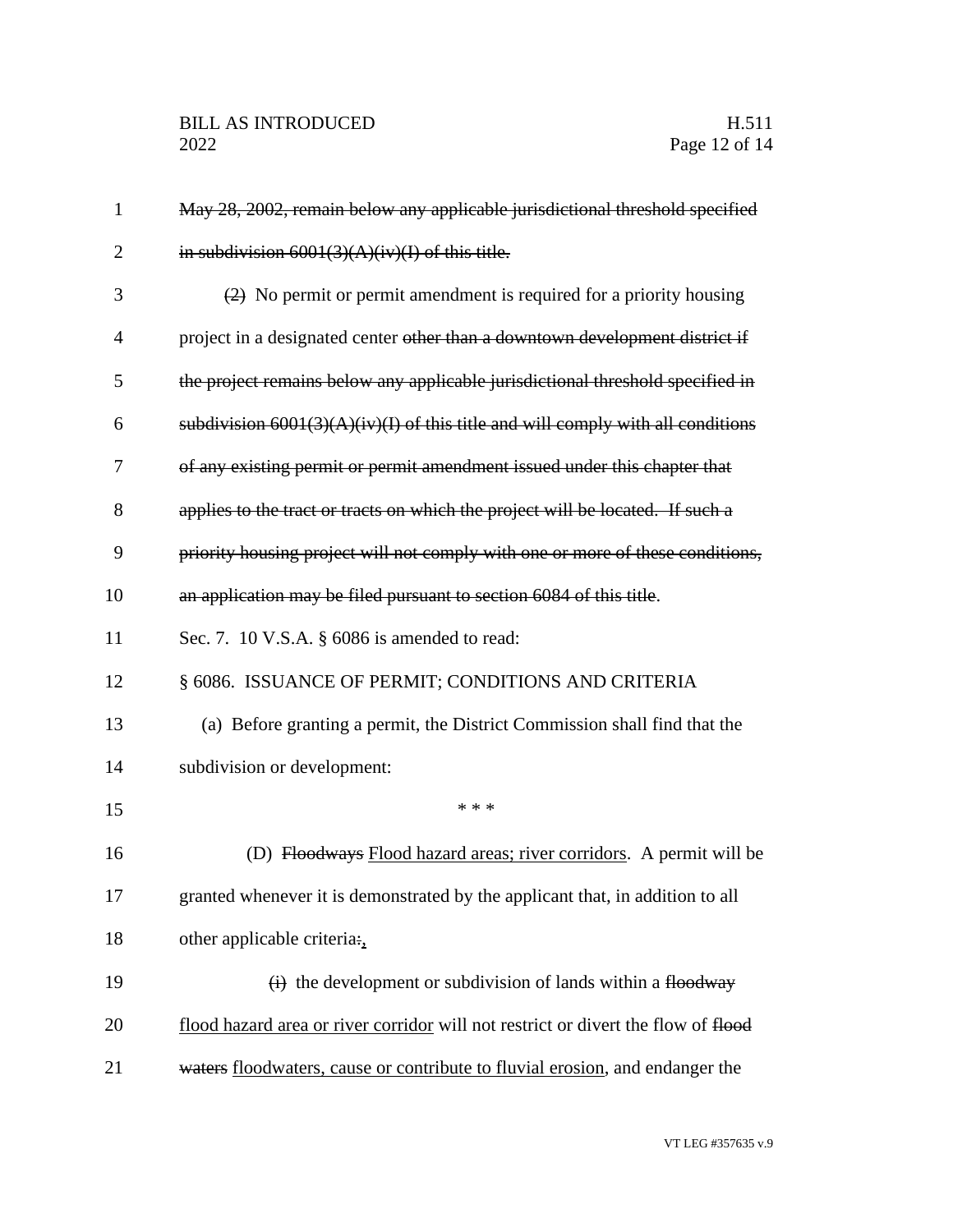| $\mathbf{1}$   | health, safety, and welfare of the public or of riparian owners during flooding;  |
|----------------|-----------------------------------------------------------------------------------|
| $\overline{2}$ | and                                                                               |
| 3              | (ii) the development or subdivision of lands within a floodway                    |
| 4              | fringe will not significantly increase the peak discharge of the river or stream  |
| 5              | within or downstream from the area of development and endanger the health,        |
| 6              | safety, or welfare of the public or riparian owners during flooding.              |
| 7              | * * *                                                                             |
| 8              | Sec. 8. DESIGNATED AREA REPORT; APPROPRIATION                                     |
| 9              | (a) The sum of \$150,000.00 is appropriated from the General Fund to the          |
| 10             | Department of Housing and Community Development in fiscal year 2023 for           |
| 11             | the purpose of hiring a consultant to evaluate the State designation programs     |
| 12             | established in 24 V.S.A. chapter 76A pursuant to subsection (b) of this section.  |
| 13             | (b)(1) The Department of Housing and Community Development shall hire             |
| 14             | an independent consultant to:                                                     |
| 15             | (A) review and assess the State designation programs and incentives               |
| 16             | established in 24 V.S.A. chapter 76A that recognize and invest in the vitality of |
| 17             | Vermont's compact settlement areas; and                                           |
| 18             | (B) conduct statewide stakeholder outreach to support the evaluation              |
| 19             | of and future improvements to the programs, including participation by State,     |
| 20             | regional, municipal, and advocacy and non-governmental organizations.             |